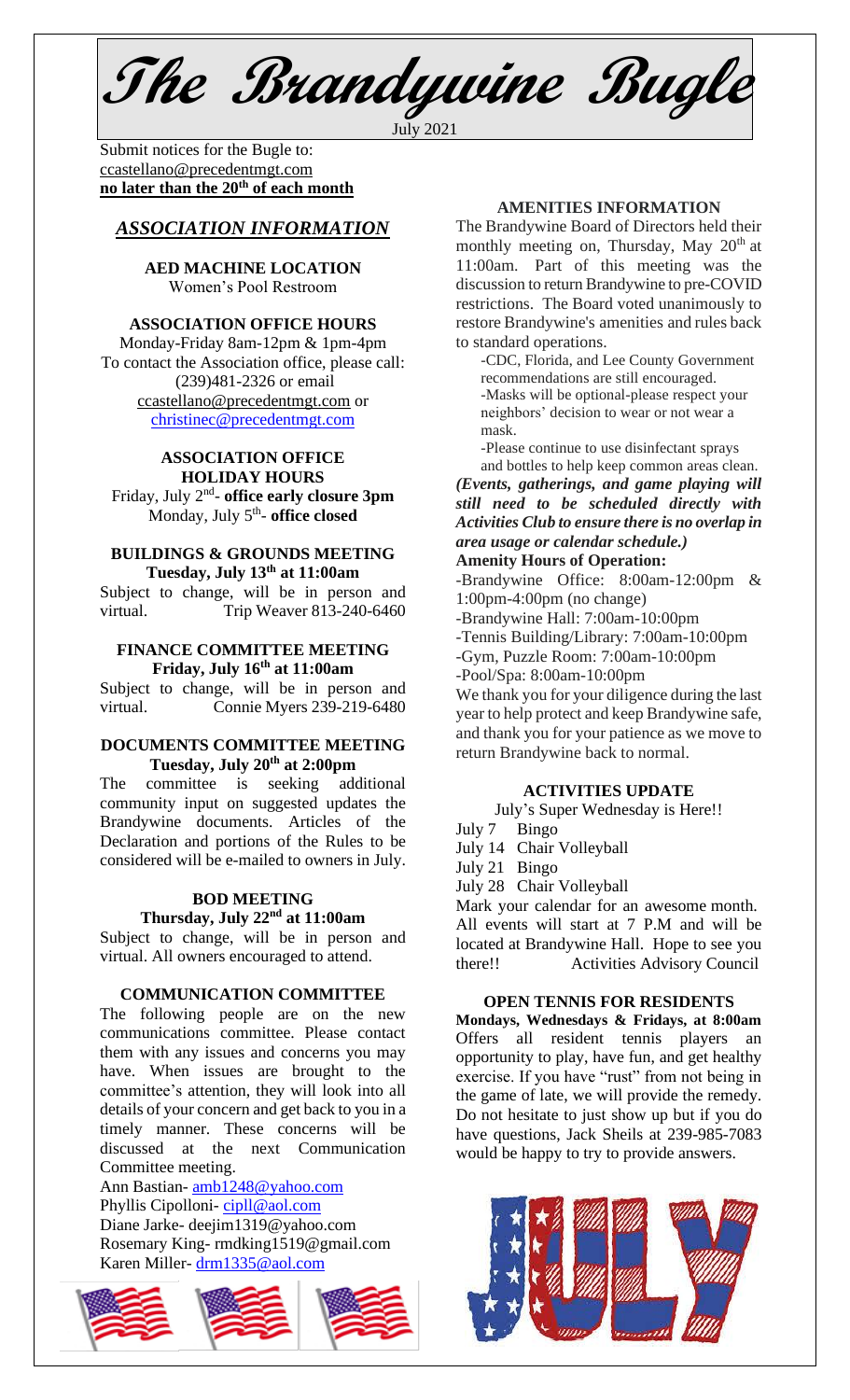#### **PICKLEBALL Every Monday-Friday 8-9am**

Did you know that Pickleball is the fastest growing sport in the U.S.? Come join us at the courts M-F from 8-9. It is a great way to meet people and a fun way to exercise. Beginners and experienced players are welcome. Rackets are available if you do not have one. See you on the courts.

## **YOGA & LOW IMPACT AEROBICS IN THE CLUBHOUSE**

Aerobics: meeting on Mondays and Thursdays at 9am in the Brandywine Hall. Using social distancing and routine CDs: Richard Simmons and Leslie Sansone.

Yoga: meeting on Mondays at 3pm in the Brandywine Hall. A second day will be scheduled later. Using CD: Susan Winter Ward for the Young at Heart. It is recommended to bring your own yoga mat. Please call Elizabeth Phelps 239-275-5384 if interested in participating.

## **SENIOR YOGA Fridays at 3pm**

We are meeting inside Brandywine Hall. (Use the front door.) Improve strength, flexibility, and range of motion. Bring Yoga Mat and water. Chair options are available for those unable to get down on the mat. Call certified instructor, Donna Johnson with any questions. (386)804-0481.

## **BOCCE**

**Mondays & Thursdays, at 9:30am** Brandywine's Bocce Ball Club thanks everyone for their support. Please check for more information and photos on the blog at https://brandywinebocce.sport.blog/ Come out to play bocce with the Club members and others. Everyone is welcome!

#### **MAHJONGG Wednesdays at 12:30pm**

Welcome back-Mahjongg ladies!! We will be meeting on WEDNESDAYS 12:30-3pm play time. Wear your mask if you choose, bring your card and the fun begins. Meeting room is the conference room in the library. Please contact Kay Wyatt if you have any questions. (239)322-4208.

# **SINGLES' CLUB Thursday, July 1st at 6:00pm**

Happy Birthday America! The purpose of our group is for like-minded people to meet together, to form new friendships, and to have fun. I believe that overall, we have been successful. Any questions about the group, please see me personally. If I am not available, Maddy Legan is my back-up and will be able to answer any questions and/or represent the group in my absence. Due to everyone's busy schedule in June we did not take a trip, be we were able to fit in a lunch together before traveling. Nervous Nellie's was our destination. For our July meeting please bring your new ideas researched prior to our meeting. Also, bring calendar/ planner to avoid

scheduling conflicts. The meeting takes place poolside, weather permitting. If not, we will meet at 1246 Hazeltine Dr., where you will need to BYO chair & refreshment.

Dianne Truslow

# **JULY 4TH AT BRANDYWINE Sunday, July 4 th at 5 pm**

*Flags are Waving, Sparks will Fly, This Fourth of July* Please join us as we celebrate the Stars and Stripes at Brandywine. The fun starts at 5 at the clubhouse. *Menu includes: Fried Chicken, Baked Beans, Potato Salad, Coleslaw, Ice Cream, (Please bring your favorite thing to drink)* Cost \$15. Sign up will be June 28 in Brandywine Hall from 1-3. Please bring cash or a check made out to BAC. See you on July 4 at 5 o'clock as we celebrate our freedom.

*We will stand by the right, we will stand by the true, we will live, we will die for the red, white, and blue. -Unknown*

## **ACTIVITIES MEETING Monday, July 5 th at 11am**

Brandywine facilities are now open and it's time to plan our activities! All residents (men and women) who want to be involved in the community, who want to help decide what activities and programs Brandywine should have. Who want to help in the implementation and support of the various programs and activities, who have great ideas from other places they have lived and would like to introduce to their new neighbors. Held in the Brandywine Hall the first Monday of each month at 11 o'clock

# **INSIDE BINGO IS BACK Wednesday, July 7 th & 21st at 7pm**

Bingo is back with paper bingo cards. Bring your own dauber or purchase one for \$2. June's Big Winners: 6/2/21; Letter X Jackie O'Keefe & Jackpot Phil Schlagel. 6/16/21; Letter X Michael Cambria & Jackpot Alice Lee/ Janice Petraglia.

## **THIRSTY THURSDAY IS BACK WITH A FOOD TRUCK! Thursday, July 8th from 5-7pm**

At the Pool/ Clubhouse Activities Inside and Out. Grab a neighbor and join us for a fun-filled evening at Brandywine. You can relax by the pool, swim, or engage in a variety of activities being offered. It is up to you. *Corn Hole, Card Games (Bring your favorites), Bocce, Music, Billiards, Chair Volleyball, Swimming, Jenga, Pickleball, Visiting with Friends*

#### *Food Truck (no need to cook dinner): Red Roc Cravings, specializing in Mexican cuisine.*

If you are bringing something to drink, please remember only plastic or paper containers are allowed at the pool. Bring paper money for the 50/50 if you choose to participate in those activities. Please remember that glass containers are not allowed at the pool. We need help in setting up and breaking down after the event. If you would like to volunteer or have any questions, please call Trip Weaver at 813-240-6460. See you on July 8 for a fun-filled evening!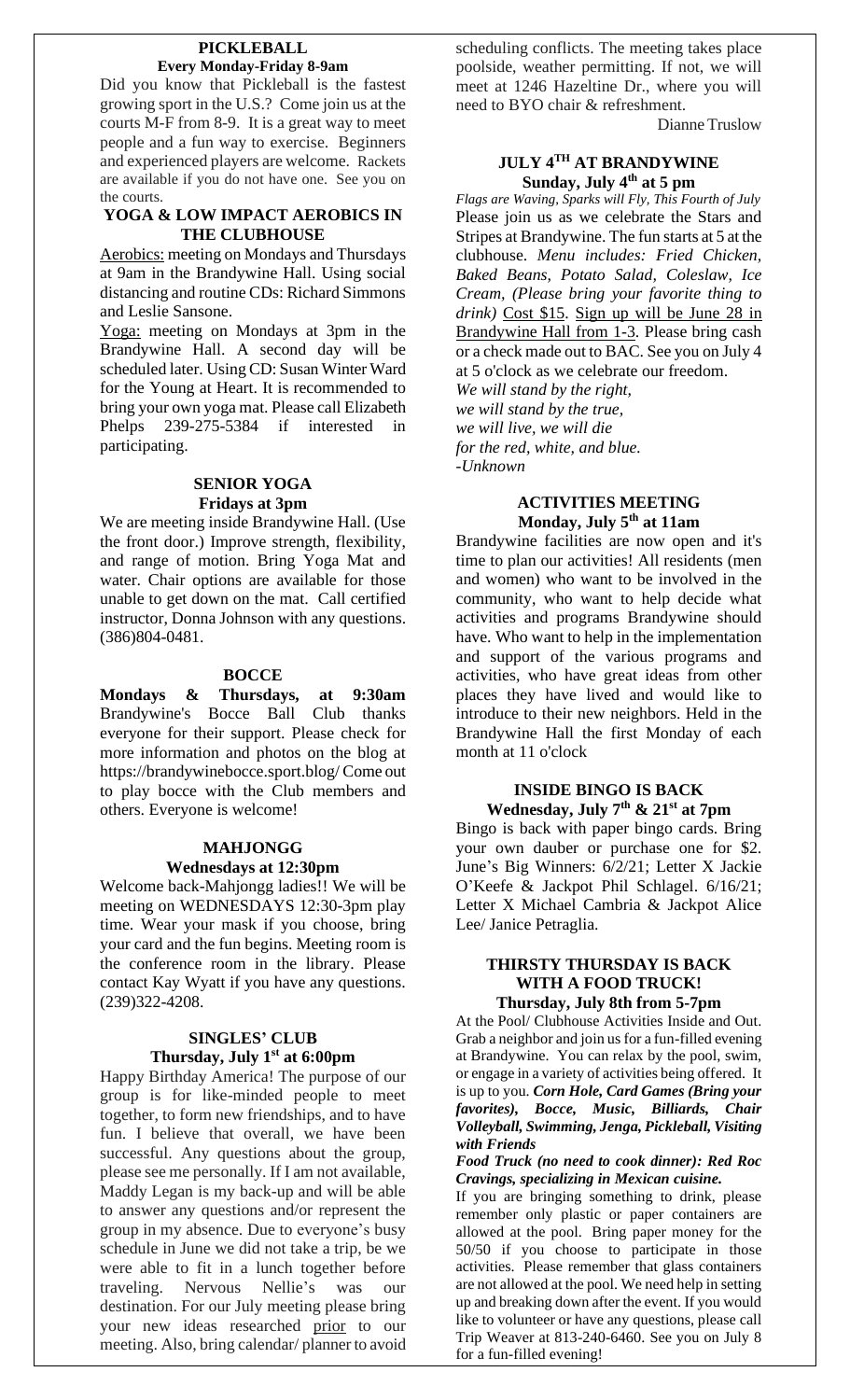## **BOOK CLUB Tuesday, July 13th at 10am**

Come to the tennis clubhouse to share your reading experiences. Fully vaccinated readers may forego a mask, all others should continue to mask for their own safety. We will attempt to socially distance in the space as attendance allows. Nancy O'Keeffe 466-0476

## **GREETING CARD MAKING Wednesday, July 14th at 10am**

Greeting Card Making is back. The craft room in the puzzle room building will be set up to create and make greeting cards. No previous experience necessary. All the materials, tools and ideas are provided. There is no charge for this session. Come, create, and enjoy the camaraderie. Call Chanda at 239-703-7644 if you have any questions. Hope to see you there.

# **CHAIR VOLLEYBALL**

**Wednesday, July 14th & 28th at 7pm** Back by popular demand! Meeting the 2nd and 4th Wednesday of the Month in Brandywine Hall

**What is Chair Volleyball?** Where residents of our community get together, sit down, and start to play volleyball. You are seated in a chair with air condition comfort. The game is played with a beachball and a 5-foot net.

**Rules?** Rules are similar to regular volleyball except "cheeks on the chair!" Each team seats six players on each side of the net. Players have to use hands to get the ball over the net, catching the ball and throwing it over the net is against the rules.

**Laughs?** There are plenty. While chair volleyball is fun, friendly, and competitive, it also has some health benefits. It can help reduce stress, boost self-esteem, and build confidence. It is also great for upper body mobility and joint flexibility.

If you have any questions, please call Trip Weaver at 813-240-6460 or Nancy Weaver at 813-380-1500.

# **LUNCH BUNCH Friday, July 16 th at 11:30am**

The Lunch Bunch restaurant for July is The Bay Front Bistro, located on Fort Myers Beach. This restaurant is about mid island. When you see a sign on your left for Publix, turn left. Drive straight back past Publix, Bay Front Bistro is the large building in front of you. **Please arrive no later than 11:30**. There is an elevator to take you to the second floor where the restaurant is located. We will be seated on their porch where you will have a beautiful view of the bay. We will be able to order from the menu and the tip will be included in the check. Looking forward to seeing you all there. It will be a good time. The lunch date is July 16th and the deadline to register is July 12th. Please register by calling Gail McCluer at 239-292-8764 and Gaye Gintner at 810-441-3091.

# **THE BOCCE CLUB BBQ Saturday, July 24th from 4-6pm**

A hot dog and hamburger barbecue will take place on Saturday July 24 from 4:00PM to 6:00PM on the enclosed pool deck, BWH breezeway and bocce court (Java Plum Tree) area; all residents are invited to attend. The sign up will be on Monday July 12th with a secondary sign up on Monday July 19th in the breezeway of BWH. Hamburgers and cheeseburgers will cost \$6.00 each. Hot Dogs will cost \$3 each or two for \$5. Condiments will be provided. This BYOB event is presented by **The Brandywine Bocce & Social Club**

# **LOOKING AHEAD:**

# **WOMENS ASSOCIATION**

We will be having our  $1<sup>st</sup>$  meeting in a long time. We will meet Saturday, October 2<sup>nd</sup> at 9am in the Brandywine Hall. All are welcome. Karen Miller 239-481-3790

# **MEN'S CLUB**

No breakfast meeting until October. Look forward to seeing you all again in the Fall. Ed Zender

# **HALLOWEEN PARTY!!!**

Saturday, October  $30<sup>th</sup>$  we will have a Halloween Party in the Brandywine Hall. Back by popular demand Johnny and Patty will be singing for us. Watch for more details in future Bugles. Karen Miller

## **HOLLY JOLLY CHRISTMAS BROADWAY PALM MATINEE**

Christmas is just around the corner and your Lunch Bunch committee has been hard at work with the Broadway Palm Dinner theatre. We have been able to get a certain number of tickets for December 8th matinee "Holly Jolly Christmas". The price of the tickets is \$55.00. Please reserve your seat now, with Gail McCluer 239-292-8764 or Gaye Gintner 810- 441-3091. Money will be collected closer to the date. Make it an early Christmas present. Join in on the fun!

## **NEW RESIDENTS**

Let's welcome these lucky people joining us in "paradise". **-Jeffrey Angus & William Angus, 1326 S. Brandywine Cir. #4**

> **IN MEMORIAM** We lost a cherished resident: Margaret Taus

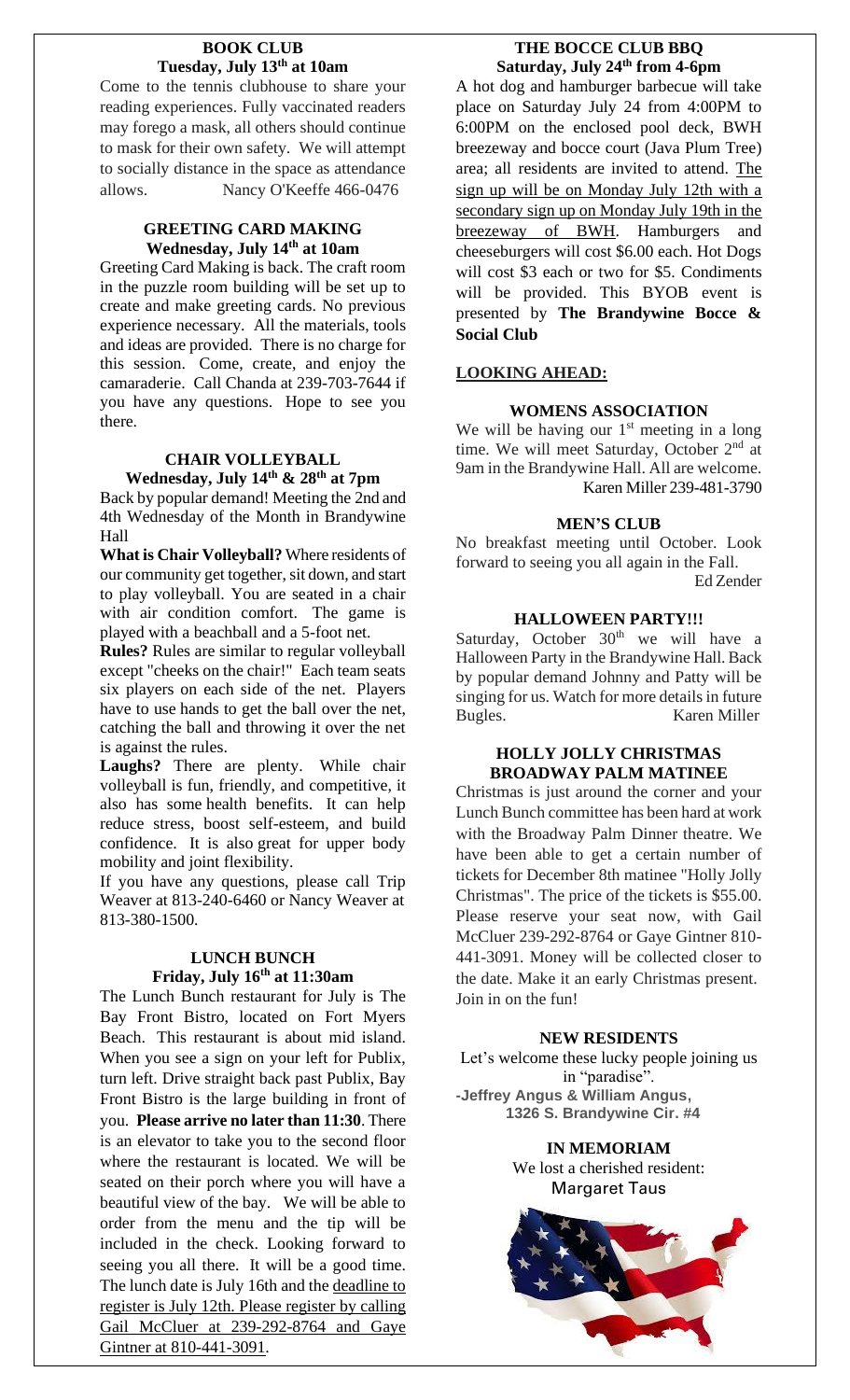## **GOLF CARTS**

Golf carts are not allowed to be parked blocking the front entrance of any unit. Any operator of a golf cart must be a licensed driver or over the age of 18. Any minor operating a golf cart must be accompanied by an adult. The operation of a golf cart must be done in a safe and prudent manner. The unit owner and/ or the golf cart operator shall be responsible for personal, or property damage incurred as a result of a careless or negligent act committed by the golf cart operator.

#### **BUGLE LOCATION**

The Bugle will remain available in the Brandywine Hall Breezeway near the pool and will be considered for delivery in the Fall. The Bugle is always available on both websites: Official site: www.precedentmgt.com

Resident ran site: [www.mybrandywine.org](http://www.mybrandywine.org/)

(Resident site does have event pictures available! New pictures have recently been added)

#### **FRIENDLY REMINDER**

All homeowners have an obligation to follow the Brandywine Condominium Association, Inc. Documents including but not limited to the Rules and Regulations. Homeowners who are not in compliance will receive a violation notice. To avoid a violation notice, make sure to stay informed. Please keep in mind the Association Documents also include information for homeowners regarding covenants compliance. All rules and regulations are available on the website, [www.precedentmgt.com](http://www.precedentmgt.com/) or you may request a copy from the Association office.

#### **WILDLIFE REMINDER**

Florida is full of wonderful wildlife but also potentially dangerous and harmful to the property. Please be cautious of all wildlife. For your safety, as well as theirs, do not feed, harass, or touch any wild animals; including but not limited to **birds, squirrels, rabbits, etc**. Feeding these animals causes pest control issues and welcomes unwanted larger animals such as bobcats and coyotes.

### **DUMPSTER REMINDER**

This is a friendly reminder on how to handle large objects for disposal from your home.

1. Contact Advance Disposal 239 334 1224. 2. Identify yourself as a Brandywine owner.

3.Explain what your item is.

4. Ask if them where they want you to leave it. 5. If you're told to take it to the dumpster it MUST be put to the RIGHT of the dumpster NOT in front of the dumpster.

6. Call the office (239)481-2326 to let them know what Advance Disposal directions are.

7. A reminder also, it is against Brandywine rules that a contractor from your home improvements can NOT use the dumpster to dispose of materials from your home improvement.

THERE IS NO CHARGE TO UNIT OWNER FOR THIS SERVICE. Karen Miller

## **NOTARY PUBLIC AVAILABLE TO BRANDYWINE RESIDENTS**

What is a Notary Public? A notary public officer appointed and commissioned by the Governor whose function is to administer oaths (or affirmations); to take acknowledgements; to attest to the trueness of photocopies of certain documents; and to perform other duties specified by Florida Law.

Notaries are authorized by law to perform six basic duties: Administer oaths or affirmations, Take acknowledgements, Solemnize marriages, Attest to photocopies, Verify vehicle identification numbers (VINS), Certify the contents of a safe-deposit box.

Colleen Seeger is a Brandywine resident and would like to offer her notary services at no fee to Brandywine residents. You may contact her at (651)278-4631 or email: colleenseeger@yahoo.com

## **GOLF COURSE REMINDER**

A reminder to Brandywine residents - Myerlee Country Club Golf Course is our neighbor, not an extension of our property. **We do not have freedom of use of the course for walking, biking, fishing, shortcuts, etc.** It is an insurance liability for the golf course if someone were to be hit by a ball "just taking a walk" or fall, thinking no one would mind or see. They do on both counts; it happens whether during or after hours.

Thank you for your help in this area.

## **-------------------WHO AM I--------------------**

By request we are bringing back an old Bugle Tradition. We are going to have a mystery person described each month and the following month will have the answer and a new resident to guess. Please play along in this fun way to get to know your neighbors!

*I hail from New York! I currently live in Brandywine. I lived here before, moved, then later moved back to my current unit. Let's take a look at my past. I spent a vigorous 22 years with the New York State Police. In the course of time, I worked as a Senior Investigator in charge of a squad of Investigators working on organized crime and major narcotic violations. I held this position till I retired but that was not to be the end of my career. I accepted a position as Director of Safety and Security at a large urban hospital where I was responsible for planning, developing, and implementing new policies relating to safety and security. I then became licensed as a private investigator and opened a firm in Rhinebeck, NY. During my tenure as a private investigator, I conducted investigations for private attorneys and insurance companies, specializing in defense work in worker's compensation claims. After 12 years of this, my wife and I decided to relocate to the Great State of Florida. Again, with my reputation following me and I accepted employment with the Florida Dept. of Law as a Senior Investigator conducting Medicaid*